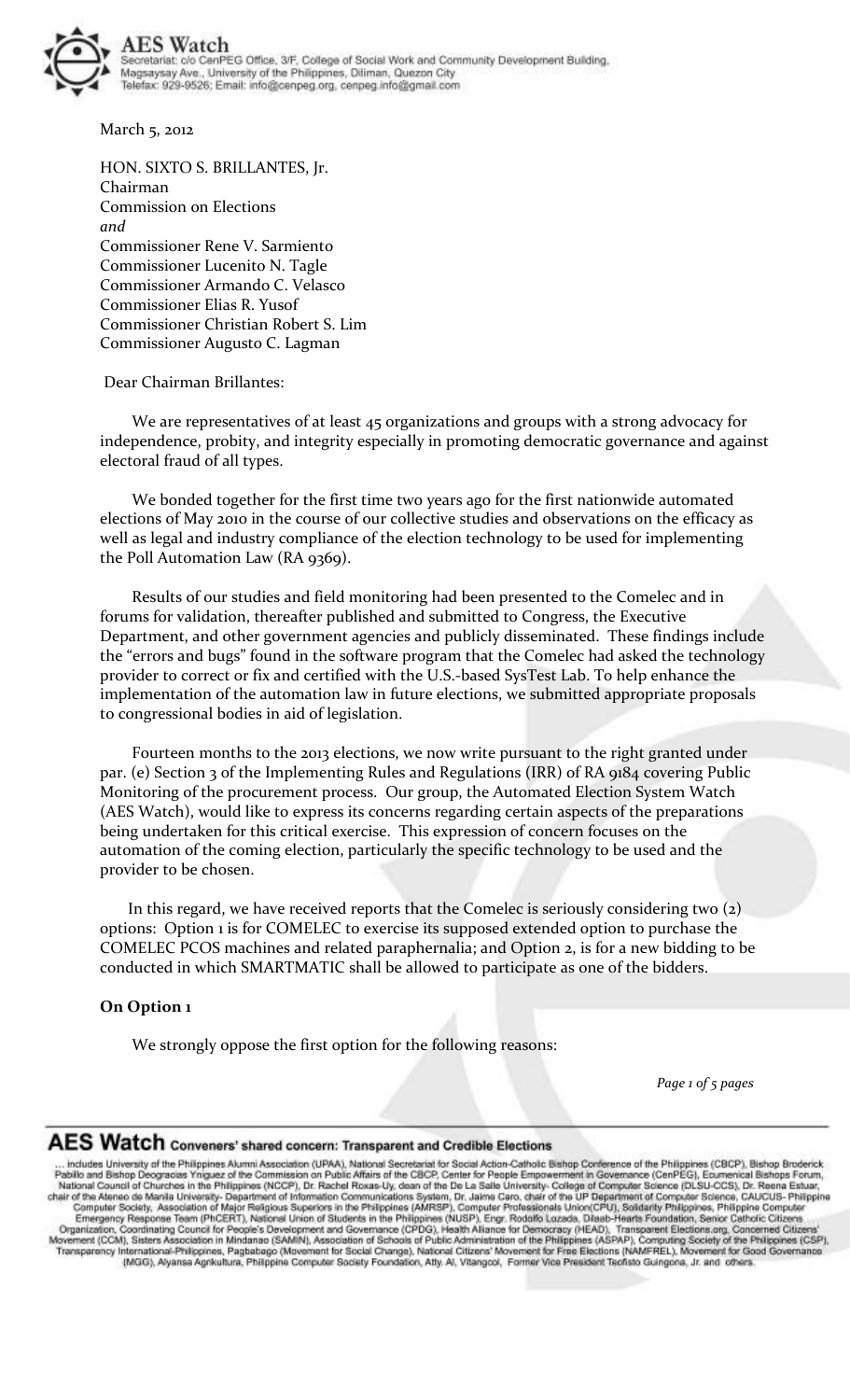- 1. The Option to Purchase under the July 10, 2009 Automation Contract between Comelec and Smartmatic-Tim Corp. has long expired, hence, there is no longer any valid option that may be exercised
- 2. The extension of the option unilaterally offered by Smartmatic in its December 10, 2010 letter likewise expired on March 31, 2011 without Comelec taking any action to exercise the extended option.
- 3. Likewise, the Revised Extended Option to Purchase granted by Smartmatic in its Letter of April 1, 2011 contains certain contract modifications.

 Under the Term Sheet signed by Comelec with Smartmatic on April 28, 2011 pursuant to said April 1, 2011 letter, various items not covered by the original Offer to Purchase, were included in the Term Sheet.

 However, on June 1, 2011, the Comelec served notice of cancellation of the Term Sheet contract. As a result, Smartmtic demanded the amount of P60 Million pursuant to a proviso in the Term Sheet which obligates Comelec, in case of cancellation, to pay Smartmatic at least 10% of the services.

 On September 23, 2011, Smartmatic again wrote the Comelec regarding the status of the pending Option to Purchase the PCOS machines and other equipment used during the 2010 automated elections. The company also informed Comelec that there will be a 20% price increase that shall be maintained until December 21, 2011. This letter is now pending action by the Comelec *en banc.* 

 Based on the aforesaid facts, it is clear that the Smartmatic proposal is totally different from the terms and conditions under the original Option to Purchase stipulated in the Comelec-Smartmatic-Tim Corp. Contract. As such, it is a totally new contract proposal altogether and, if accepted by Comelec, will be a clear violation of the rules on procurement which require public bidding.

 In this connection, we urge you to take heed of various recommendations issued by the Comelec Advisory Council (CAC) against the purchase of the Smartmatic PCOS machines. In its post-election report of June 2010, the CAC recommended "that the COMELEC NOT exercise the option to purchase the AES…Smartmatic/TIM did sign a contract with Comelec guaranteeing 100% transmission capability so they should be penalized for the shortfall" and "…the time stamp issue…gave voters another reason to doubt the system and Smartmatic/TIM should be penalized accordingly."

 Similarly, the present CAC, in Resolution 2012-003, February 8, 2012, asked that the option to purchase "should not be exercised" since, among other reasons, this "prevents the COMELEC from taking advantage of the best possible and less expensive technology currently available" and "will prevent other prospective vendors from competitively participating in the bidding process."

#### **On Option 2**

 We respectfully submit that the non-compliance by Smartmatic-Tim of the minimum requirements and capabilities that impaired the accuracy, security, and auditability of the May 2010 elections should be a ground for disqualifying the company from participating in the bidding for the 2013 elections.

*Page 2 of 5 pages*

## $\mathbf{AES}\ \mathsf{Watch}\ \mathsf{converers}$ ' shared concern: Transparent and Credible Elections

... Indudes University of the Philippines Alumi Association (IPAA), National Secret Exists for Social Action Catholic Bishop Conference of the Philippines (CBCP), Bishop Brodenck<br>Pablik and Bishop Deogradas Yngua of the Co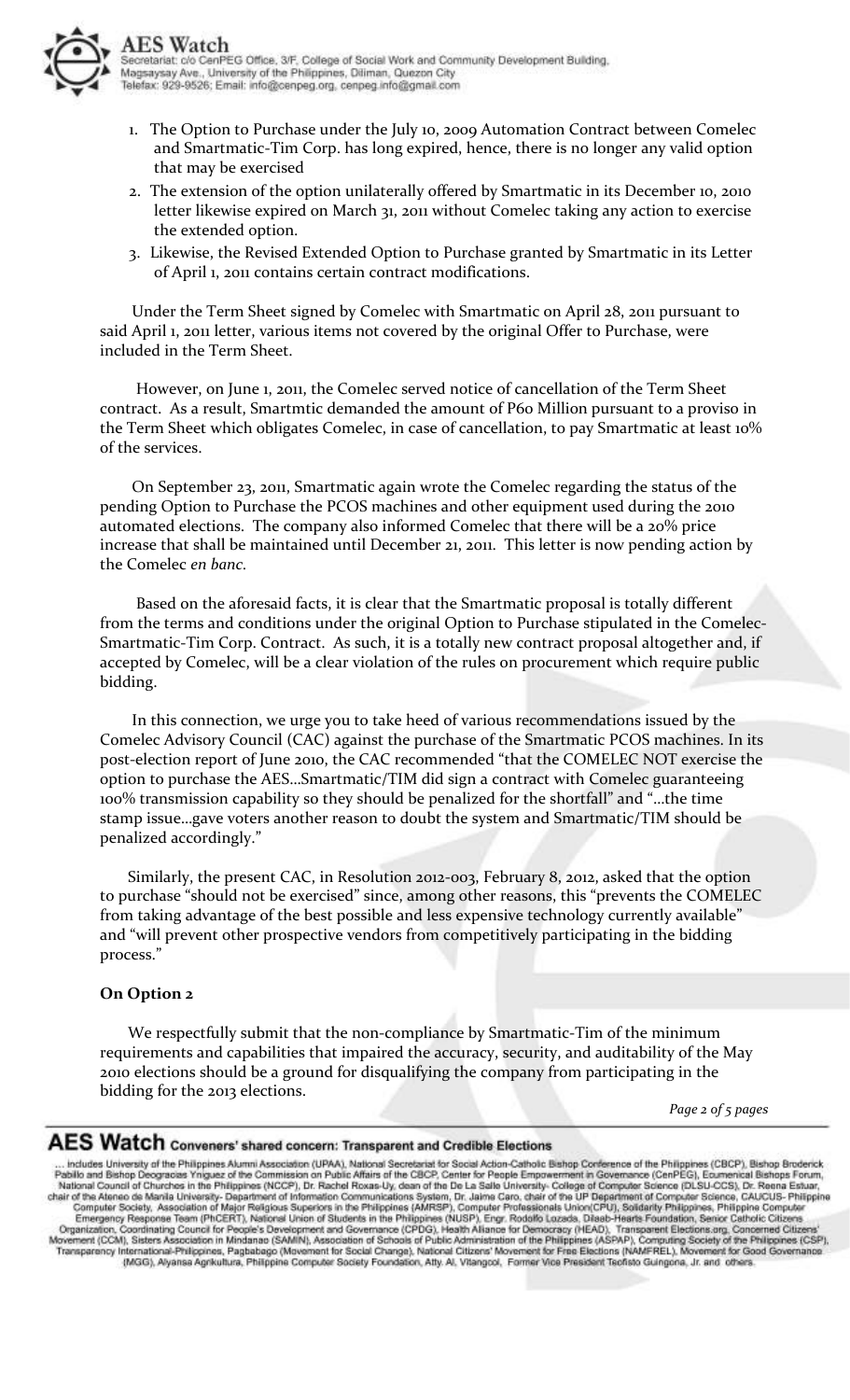

 The findings on this matter by at least eight (8) Philippine and international election monitoring groups representing various expertises including the House Committee on Suffrage and Electoral Reforms  $(a<sub>4</sub><sup>th</sup> Congress)$  and the assessments of former Comelec Chairman Christian Monsod, independent research groups like CenPEG composed of IT and legal minds and social scientists based in the academe and monitoring by AES Watch's coalition members like NAMFREL and DLSU College of Computer Studies nationwide of the conduct of the May 2010 automated polls remain undisputed and should inform us to seriously take a second look at whether Smartmatic should be allowed again to supply the technology in the coming elections.

 The American organization, Carter Center, in its final report ("Carter Center Limited Mission to the May 2010 elections in the Philippines," Aug. 5, 2011, 70 pages), stated:

 *"SysTest [the U.S.-based election technology certification agency] also prepared a list of issues that were discovered during the course of its testing process. Smartmatic was then provided the opportunity to resolve the issues most of which related to best practices followed within the industry for the writing of software code.* 

*"According to the final SysTest report, Smartmatic then 'brought all of those cited findings [that had been classified] as having the potential for either 'critical' or 'major' impacts on the voting system into compliance with the [Voluntary Voting System Guidelines] requirements." SysTest noted, however, that one unresolved issue – the lack of extensive nonexecutable commenting in the code base – could affect long-term maintenance of the software, although not necessarily impacting the immediate use of the AES."* 

 Incidents during the last automated election show the many faults in the system, not to mention acts inconsistent with good faith by Smartmatic for which it should be blacklisted. One of the still unresolved electoral protests is the Biliran automated election which revealed a number of technical inconsistencies that affected the valuation of the votes.

 Another glaring example is the case of irregularities uncovered by the camp of former North Cotabato Governor Pinol. Quoting the Philippine Daily Inquirer (September 17, 2011):

*"Instead of local election results, a compact flash (CF) card used in one of the precincts in Pikit, North Cotabato yielded the results of the elections in Colombia. … The data containing the results of Colombia's election were found after the CF card was decrypted… Aside from the CF card, PINOL'S camp also found ballots which were smaller than the official Commission on Elections (COMELEC) ballots and ballot boxes which contained ballots intended for different precincts."* 

 Counsel for Pinol, in an Omnibus Manifestation and Urgent Motion before the COMELEC, Second Division, cited serious errors consisting, among others, of mislabelling of ballot boxes, measurement of ballots and missing copies of election returns, statement of votes and minutes of voting.

 Considering their use in previous election exercises in another country, as shown in the compact flash cards (cf) used in the Cotabato election for governor, the question of how old the PCOS machines are becomes a major concern. Was Smartmatic acting in good faith in the performance of its contract with Comelec in the light of this discovery? Was there ever an admission or representation during the contract preparation and execution that the election paraphernalia were already used in a previous election or, worse, previous elections? Where was transparency in the bidding process?

*Page 3 of 5 pages*

## $\mathbf{AES}\ \mathsf{Watch}\ \mathsf{converers}$ ' shared concern: Transparent and Credible Elections

.... India Bishop Doctress Strategy CBCP), Bishop Broderics ..... Including Secret Market Market Market Market Market Market Market Market Market Market Market Market Market Market Market Market Market Market Market Market (MGG), Alyansa Agrikultura, Philippine Computer Society Foundation, Atty. Al, Vitangcol, Former Vice President Techsto Guingona, Jr. and others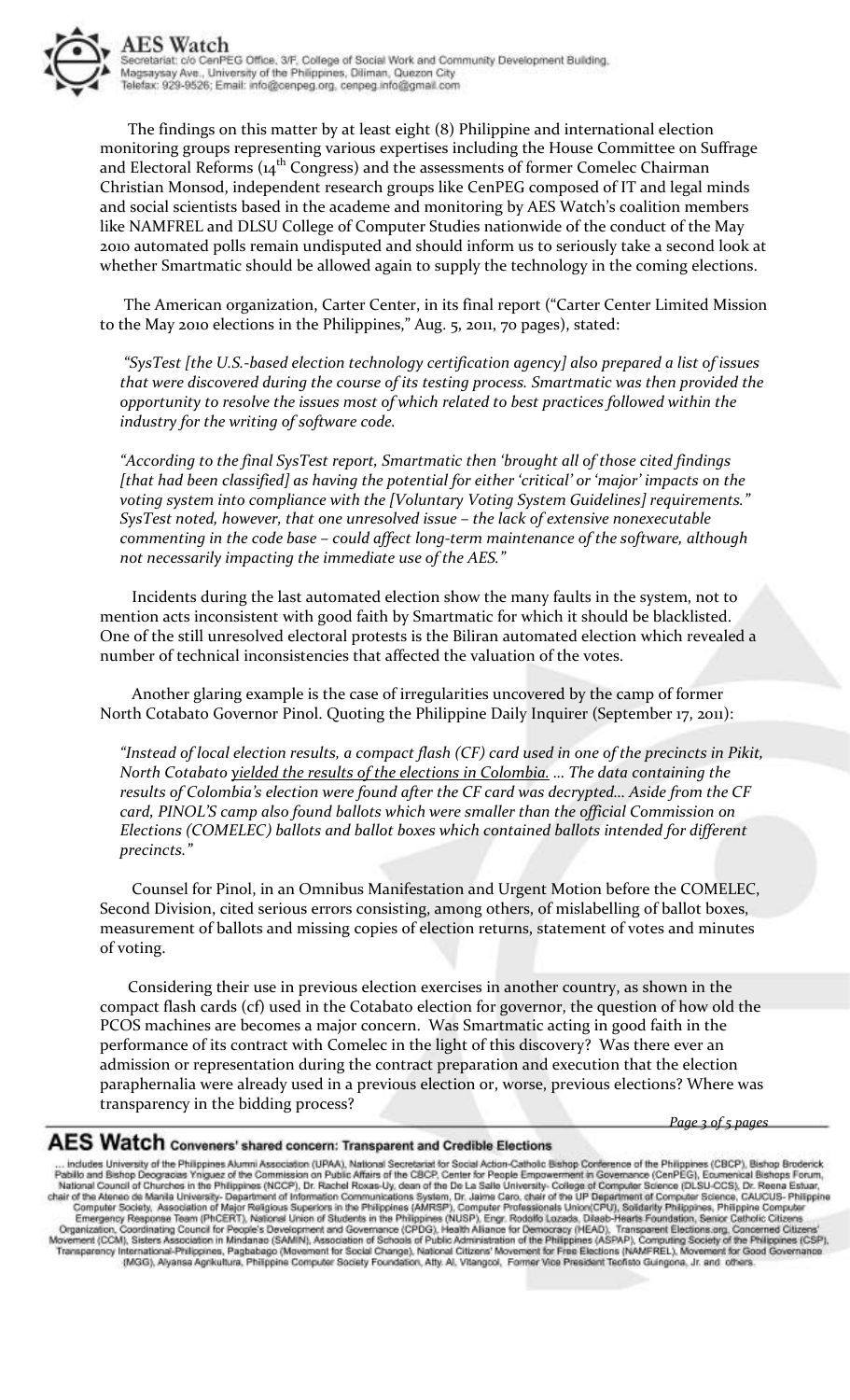Please note that the case of the CF cards (which were not certified a week before the elections and then allegedly reconfigured or changed without certification again, after the May 3, 2010 fiasco) according to industry standards, remains a serious technical malfeasance that has not been fully explained to this day.

 Furthermore, until now the Smartmatic-Tim has not been made to account, among other things, for the following questionable acts (as validated in the official Forensic Report on the 60 PCOS machines found in a private Antipolo house owned by a Smartmatic technician, submitted to the Hon. Senate President, Juan Ponce Enrile and Hon Speaker of the House, Prospero Nograles last June 9, 2010 or a month after the Elections):

- 1. Disabling of the Ultra-Violet (UV) Security Mark Sensor of the PCOS machines on the election day of 2010. Subsequent emergency procurement of portable UV lamps at the cost of PhP30 million was a complete waste of public funds. The lamps were neither fully utilized nor effective for the purpose for which they were intended.
- 2. The Source and Hash codes of PCOS machines and other related AES system modules which by law were supposed to be safe and secured at the vault of the Bangko Sentral ng Pilipinas were in fact unsecured and kept at the Comelec office.
- 3. The company claimed under oath that all PCOS machines had Digital Certificates as signatures when in fact the technicians of Smartmatic failed to show or present proof of the machine version of digital signatures giving credence to the belief that in fact, no such digital signature exists.
- 4. Forensics investigations found the Smartmatic PCOS machines to have console port which allowed unsecured access to the operating system of the PCOS machine, a major vulnerability which "could be exploited to manipulate the actual operations of the voting machines." Has Smartmatic provided the technical explanation to this major loophole?

 Non-compliance of major technical requirements in the Terms of Reference (TOR) and the contract for any venture should guide decisions and choices for any future procurement, in this case, for automated elections. Calling the technical glitches caused by faulty system preparations and misrepresentation of ownership as part of "birth pains" will only trivialize the many violations by the contracted vendor of major provisions in the AES Terms of Reference and Contract.

 In the May 2010 elections, Smartmatic as the contracted technology provider did not deliver the goods fully and well, and in fact disabled major security features in the system. With its lacklustre performance in many vital aspects of the 2010 project implementation, Smartmatic-Tim is far from proving it met the standard provision in Sec. 10 (12) of RA 9369 with regard to *demonstrated capability* and thus failed in meeting the mission-critical requirements for all its entire claim of meeting the 99.9% accuracy target in the last elections.

We therefore believe that whether under Option 1 or Option 2, the election technology provider in the May 2010 polls, Smartmatic-Tim should no longer be an option and should be disqualified altogether from participating in the 2013 elections.

 Only then will we start to accept that the present Comelec, as the country's premier election agency, is truly "evolving" and in step with the thrust of the present government's "*Matwid na Daan"* for transparency and accountability in the elections. Why the seeming element of favouritism despite the gross lapses and non-compliance? Violators should be penalized, not cuddled and given preferential treatment. For isn't this the purpose of accountability, to halt the ongoing acceptance of wrongdoing in order to move forward?

## $\mathbf{AES}\ \mathsf{Watch}\ \mathsf{convers'}$  shared concern: Transparent and Credible Elections

*Page 4 of 5 pages*

... Indudes University of He Philippines Alternal Contentine Transporter and Creative Lifectocide<br>... Indudes University of the Philippines Alternal Association (UPAA), National Secretarial of Churchs in the Philippines (N (MGG), Alyansa Agrikultura, Philippine Computer Society Foundation, Atty. Al, Vitangcol, Former Vice President Techsto Guingona, Jr. and others